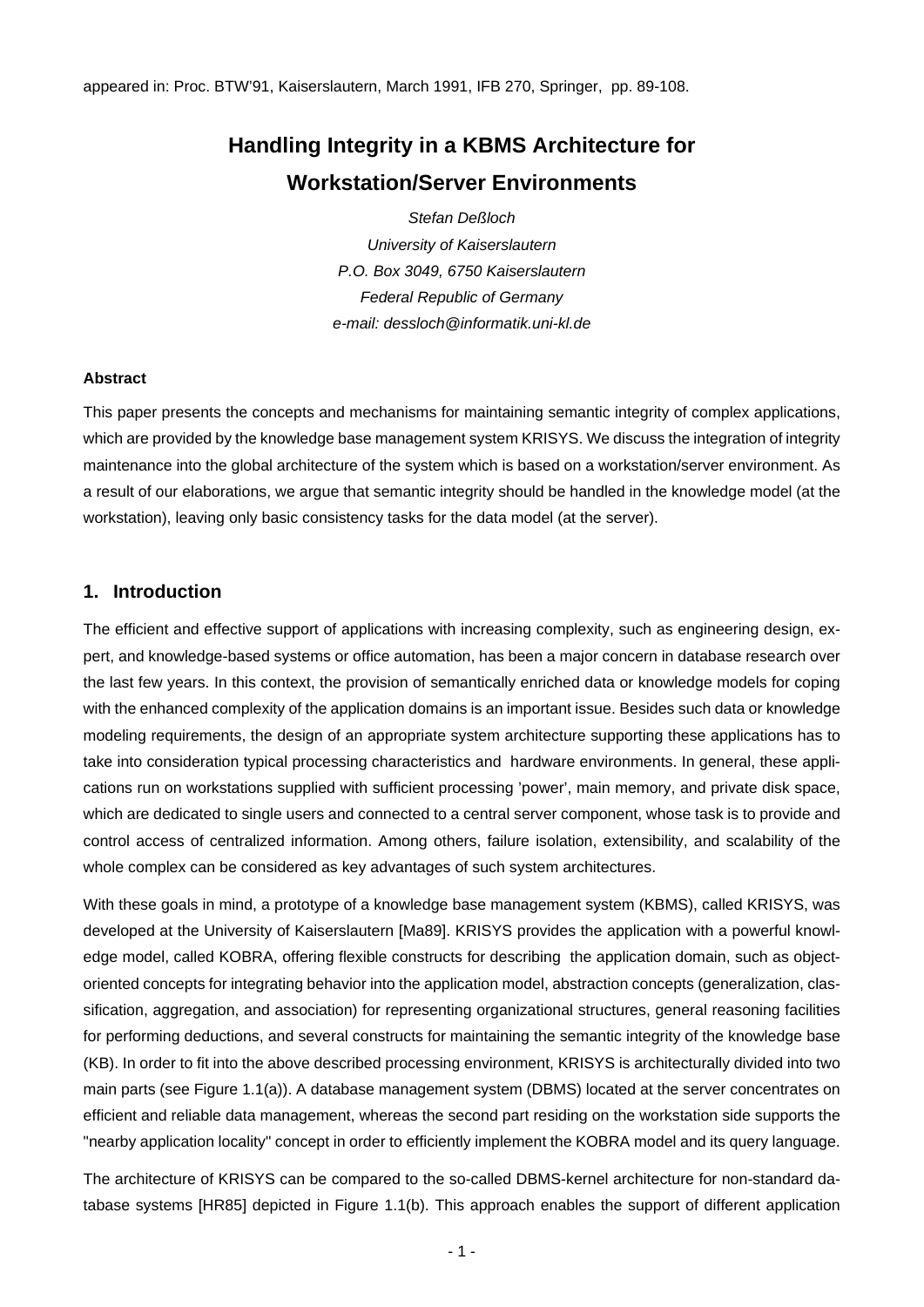classes by distinct application-specific layers residing on the workstations together with the application programs. The kernel, which is designed to run on the central server, is defined to be application independent, offering neutral, yet powerful data manipulation services (e.g. storage techniques, flexible representation and access techniques, etc.) that may be utilized by the application-specific layers. In fact, the current implementation of KRISYS utilizes as DBMS the PRIMA system [HMMS87], which is a DBMS-kernel prototype developed at our university. For this reason, from an abstract point of view, KRISYS may be seen as a specific implementation of this architecture, where the application-specific layer corresponds to the implementation of KOBRA (in reality, KOBRA is a general purpose knowledge model and not restricted to an application class).



Figure 1.1: Architectural approaches considering a workstation/server environment

When considering the underlying workstation/server environment, the coupling between the workstation component and the DBMS becomes a performance-critical issue. Among other considerations, minimizing communication traffic between server and workstations emerges as a primary goal within the overall design of the system. One step towards this goal is taken by integrating an application buffer (called working-memory in KRISYS) into the workstation component in order to exploit locality of references [HHMM88]. In an engineering design system, for example, operations are usually addressed to one or several specific design objects under consideration. This fact can be exploited to retrieve all information relevant to the desired object from the DBMS and fix it in the application buffer. Manipulations of the object can then be accumulated in the buffer, being propagated to the DBMS only at the end of a design phase, when the object is discarded from the working memory and stored back into the DB.

The concept of an application buffer may be considered as important, but not as sufficient for the minimization of the workstation/server communication. An appropriate DBMS interface plays a crucial role in this context as well, since the functionality provided at the server side (e.g. trigger mechanisms, execution of user-defined operations, etc.) influences the amount of processing that is performed at both server and workstation. If the functionality of the server is enhanced, a lot of processing is shifted from the workstation to the server, because the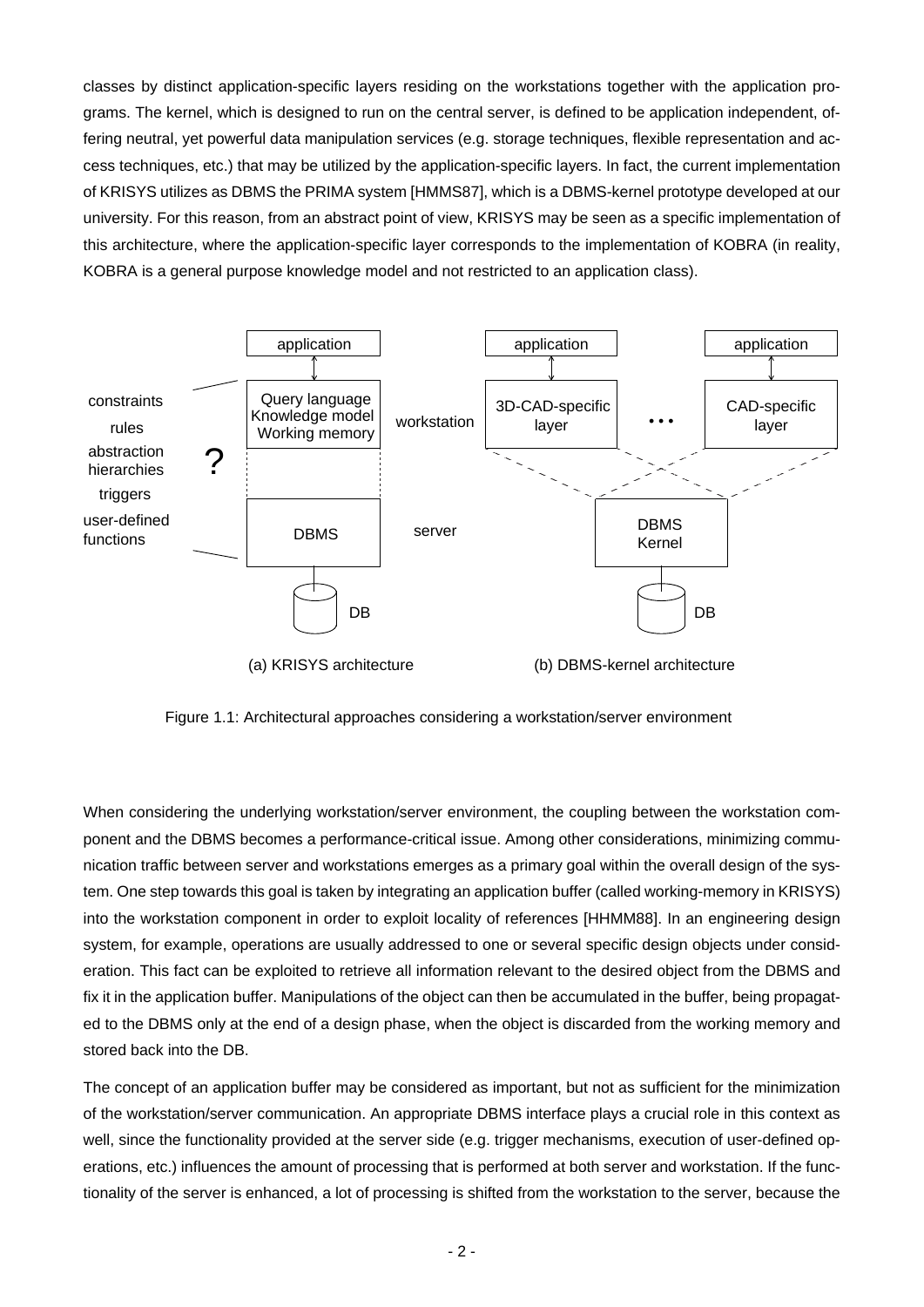operations performed by the server become more complex. On the other hand, less server functionality tends to leave more processing at the workstation and suggests the usage of the data model interface for data transfer purposes only. Therefore, it is important to decide very carefully by which system component each of the provided modeling constructs (e.g. abstraction concepts, integrity constraints, etc.) should be supported.

In this paper, we will concentrate on the constructs of KRISYS for semantic integrity maintenance in order to discuss the questions and problems arising in this context. We will show that integrity control should be almost completely dedicated to the workstation. As a consequence, the corresponding services to be provided by the server are only of a basical nature and restricted to mechanisms without any kind of application semantics. Since the arguments used in our discussion do not rely on specific modeling constructs of KRISYS, they can be easily generalized to conclude that most of the current research efforts to increase the modeling power of data models at the server side to improve application support are useless in system architectures for workstation/server environments.

In order to provide an understanding of the problems sketched above, we will first give an overview of the mechanisms provided by KRISYS for integrity enforcement. Subsequently, the consequences of a possible delegation of integrity maintenance to the server will be elaborated. Finally, we will conclude with a presentation of results achieved throughout our discussion.

# **2. Semantic Integrity Enforcement in KRISYS**

After a short description of the basic modeling concepts provided by KRISYS, we give an overview of the mechanisms for maintaining the semantic integrity of an application. We will, however, concentrate on the principal issues (a more detailed description can be found in [De90]). The examples for illustrating the modeling constructs presented are taken from the area of architectural design.

# **2.1 Basic Concepts of the Knowledge Model**

KOBRA, the knowledge model of KRISYS, embodies an **object-centered representation** of the application world. That is, every entity of the application is represented by a **schema** which may have attributes to describe its characteristics and is clearly identified by its name. A schema corresponds to a frame or unit in other knowledge representation systems and must not be confused with a DB-schema. Attributes are either **slots**, which can have multiple values representing properties of an object or relationships to other objects, or **methods** describing its behavior. In order to characterize an object in more detail, attributes can be further described by **aspects**. The schema 'room1' in figure 2.1 , for example, represents a certain room of a house, described by the slots orientation, position, sides, size, and neighbors, together with the corresponding values. The 'size'-attribute

| room 1        |                  |
|---------------|------------------|
| orientation   |                  |
| position      |                  |
| sides         | 4, 4             |
| size          | 16               |
| unit          | square-meters    |
| neighbors     | room 2, room 4   |
| add-neighbors | "procedure-code" |
|               |                  |

Figure 2.1: Sample schema description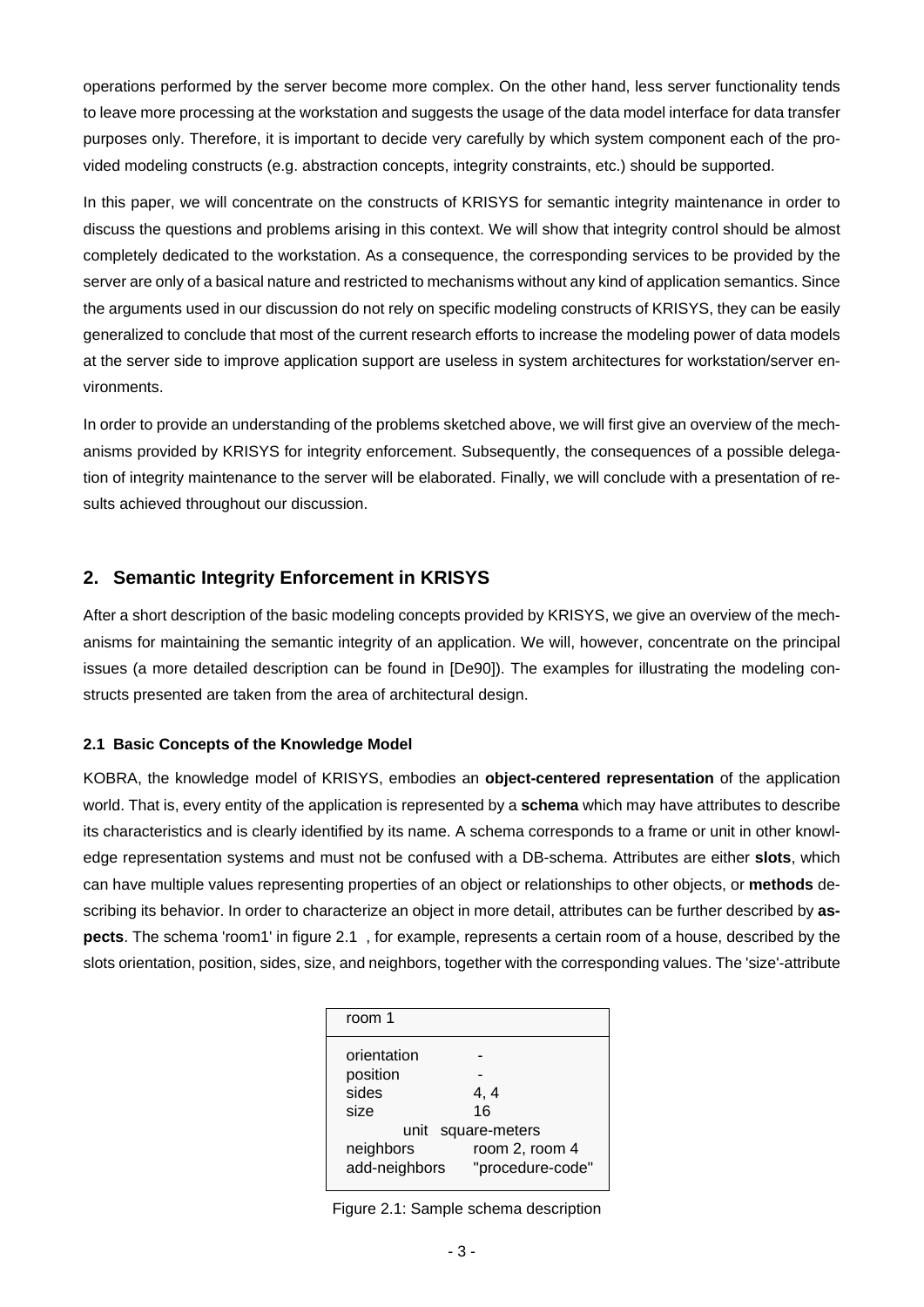is further described by the 'unit'-aspect, which fixes 'square meters' as unit for the size of the room. The schema 'room 1' is also characterized by the method 'add-neighbors' used for establishing a neighborhood relationship between 'room 1' and another room, which may, for example, involve certain recalculations of the position or orientation of a room.

For structuring the KB, KOBRA allows to employ the **abstraction concepts** of classification, generalization, association, and aggregation [Ma88]. These concepts are seen as special, predefined relationships between objects, specifying the overall organization of a KB as a kind of complex network of objects. KRISYS supports an **integrated view** of KB objects: there are no separate representations for classes, sets, instances, complex objects, etc. The same schema can, for example, represent a class with respect to one object, and a set or even an instance with respect to another. As a consequence, the difference between data and meta-data, which is usually apparent in existing data models, is eliminated in KRISYS, so that **meta-information is integrated into the KB**.

A partial view of our example KB is given in figure 2.2. The schema 'room 1', for example, is defined as an instance of parent-bedrooms (i.e. classification), which is a subclass of bedrooms (i.e. generalization), which in turn is again a subclass of rooms, etc. The concept of aggregation is required for expressing that 'room 1' is part of the 'private area', and contains furnishings like 'bed 1' and 'wardrobe 1'. During the design of the house, the system exhibits an active behavior, offering possible solutions for design problems or proposing additional furnishings for the rooms of the house. In order to distinguish furnishings already owned by the user from those which are proposed by the architectural system, we use the concept of association, which allows possibly heterogeneous objects to be grouped together, and introduce two object sets ('users-furnishings' and 'proposedfurnishings'). Because an integrated view of the abstraction concepts is supported by KRISYS, the schema 'bed 1', for example, plays three different roles at the same time: it is an instance of 'beds', an element of 'users-furnishings', and a component of 'room 1'.



Figure 2.2: A partial view of the example KB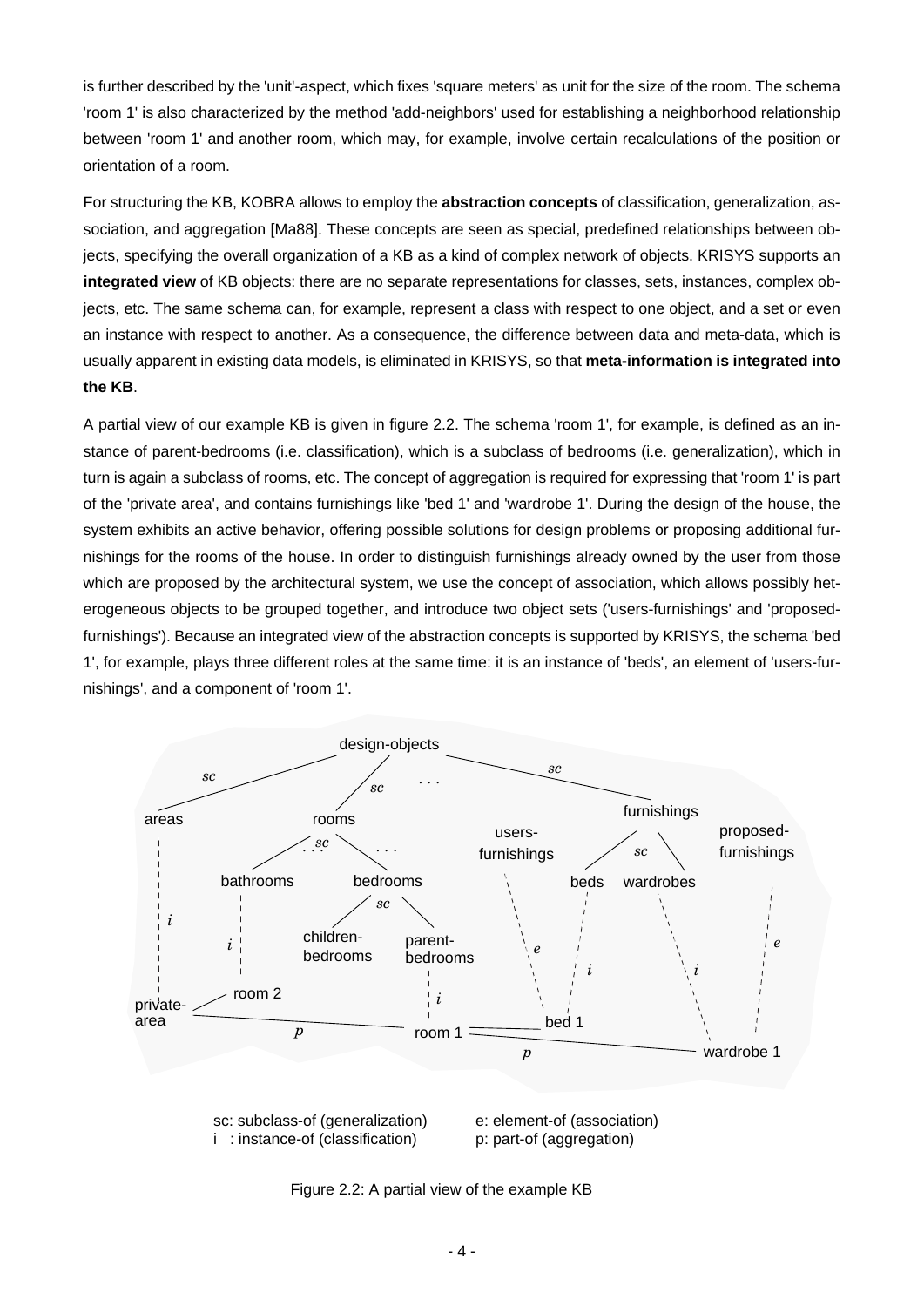#### **2.2 Integrity Constraints Supporting the Abstraction Concepts**

The abstraction concepts introduced above can be regarded as the basic constructs provided by KRISYS for modeling an application domain. For this reason, it is necessary that the semantics of these concepts are fully guaranteed by the system in order to keep the KB in a consistent state. For example, based on the notion of transitivity inherent in the abstraction concepts, the introduction of cycles (e.g. by establishing 'room 1' or 'parentbedrooms' as a superclass of 'design-objects') or other ambiguities (e.g. by making 'room 1' an instance and a subclass of 'parent-bedrooms' at the same time) clearly contradicts the meaning associated with the abstraction concepts and, therefore, has to be prevented by the system. Of course, the association and aggregation concepts have to be controlled in a similar way.

In KOBRA, each abstraction concept is represented by a pair of system defined, symmetric slots (e.g., 'subclass-of' and 'has-subclasses' for the generalization concept). Upon modifications of abstraction hierarchies, the symmetry of the relationships is automatically maintained by the system, i.e., the corresponding inverse slots are automatically updated.

#### *Classification/Generalization*

According to the generalization/classification relationships, inheritance needs to be supported. However, in order to keep the KB consistent, inheritance has to be viewed not only as a means for passing on information in order to save typing efforts, but as a constraint on the structure of objects: subclasses and instances have to contain all attributes of their superclasses. For this reason, an attempt to delete an inherited attribute (e.g., 'neighbors' in 'bedrooms') has to be rejected by the system. Modifications of classes (e.g., deleting the slot 'neighbors' in 'rooms' where it was defined, or introducing new attributes) have to be dynamically propagated to existing subclasses and instances.

#### *Association*

In order to support the semantics of the association concepts, KRISYS allows the specification of so-called membership stipulations and set properties [Ma89]. Membership stipulations represent necessary conditions that have to be fulfilled by objects in order to become elements of a set (e.g., all elements of the set 'user-furnishings' have to have the user's name as value of the attribute 'owner'). Objects that do not fulfil the membership stipulations are automatically rejected as elements of the corresponding set. Set properties characterize the set itself and can be derived or computed from properties of its elements. For example, the value of the attribute 'total-price' of the set 'proposed-furnishings' corresponds to the sum of the prices of all of its elements. When elements of the set are deleted, added, or changed, the value of the set property will then be automatically updated by the system.

#### *Aggregation*

Analyzing the aggregation relationships in our example, we notice that some properties of the objects involved can be characterized as monotonic. For example, the size of a room is always smaller than the size of the area, in which it is contained. The size of a piece of furniture is again smaller than the size of the room where it is placed. This characteristic can be described by means of implied predicates in KOBRA. We may denote the property 'size' as monotonically decreasing, with regard to the aggregation hierarchy which enforces the system to prevent the violation of the monotony constraint. For example, changing the attribute 'size' of a room will only be permitted if the new size is smaller than the area size and greater than the size of the rooms furniture.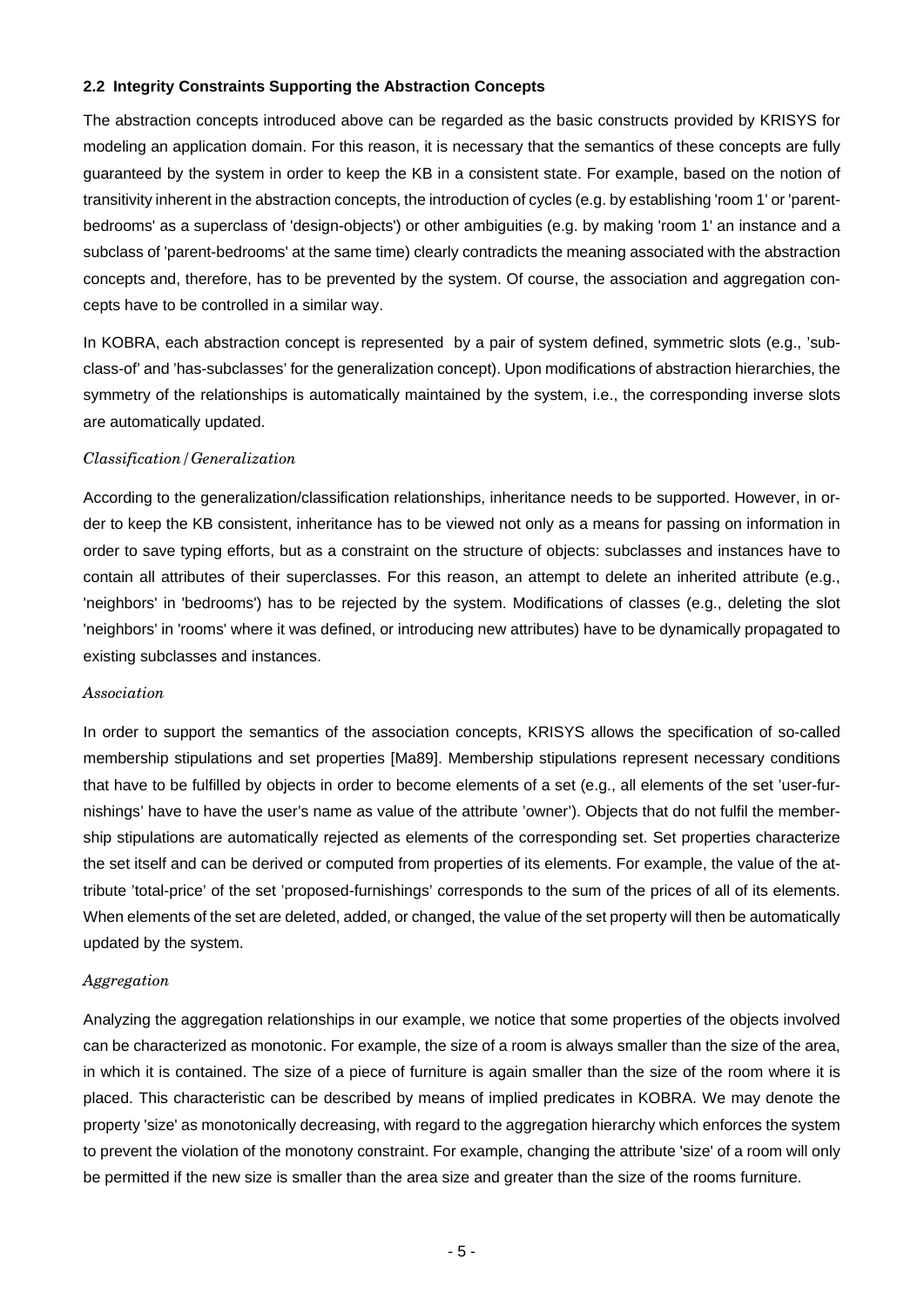It is the support of these constraints as part of the knowledge model of KRISYS that guarantees the consistent and complete support of all four abstraction concepts. With respect to this issue, KRISYS is clearly superior to existing knowledge representation languages or expert system tools (e.g., [FK85, FWA85, In87, SB86]), since even the basic constraints associated with these concepts are usually ignored by such systems (see [De90] for details).

#### **2.3 Integrity of Attribute Values**

Basic requirements of applications concerning semantic integrity are usually associated with the values of attributes. In KRISYS, the domain and the cardinality of attributes may be specified by means of two predefined aspects ('possible-values' and 'cardinality'). If the operations of the user violate these constraints, they are rejected. Using the possible-values aspect, a constraint similar to the referential integrity in relational DBMS can also be enforced by restricting the values of an attribute to identifiers of objects belonging to certain classes. For example, in order to allow only rooms as neighbors of a room, we simply need to specify "instance-of rooms" as the domain description of the 'neighbor'-slot in 'rooms'. In this case, the system ensures, that only identifiers of instances of rooms can be inserted as slot values. Similarly, the deletion of a room from the KB is only allowed, if the object is not referenced by any attributes of other objects. Additionally, it is possible to construct more complex domain specifications from simple ones by means of logical operators (and, or, not). For example, to ensure that the neighbors of parents-bedrooms have to be either bathrooms or children-bedrooms, we specify "instance-of bathrooms or instance-of children-bedroom" as a value of the possible-values aspect for the neighbors-slot in parents-bedrooms.

Of course, it is required that the attribute domain and cardinality constraints strictly follow the semantics of the generalization concept. Therefore, the attribute domain and cardinality restrictions of a class can only be restricted by its subclass, i.e., they are never allowed to be more general than those in the superclass.

#### **2.4 Demons**

The constructs introduced above are sufficient for the description of the basic integrity constraints of an application domain. However, they cannot handle complex constraints that involve computations or represent dependencies among several attributes or even objects. In our architectural application, it is, for example, necessary to ensure that the size of a room is always represented correctly with respect to the lengths of its sides. In KRI-SYS, this can be accomplished by means of a so-called demon, i.e. a procedure attached to the relevant attributes (see figure 2.3). The complexity of dependencies involved in such kinds of constraints usually requires a high degree of flexibility and power for an appropriate integrity mechanism:

- Several attributes possibly associated with more than one object are involved (e.g., changing one side affects the size of a room and consequently influences the positions of neighbor-rooms).
- The power of a high-level programming language is required in order to carry out computations.
- Flexible reactions to the violation of constraints should be possible (e.g., changing the length of one side of the room could either result in rejecting the operation or in recalculating the area).
- An extensional as well as an intensional representation of the constraint should be possible (i.e., the dependency of the area and the sides of the room is assured by either recalculating the area when changes on the 'sides'-attribute are made, or by determining the area only when the value is required).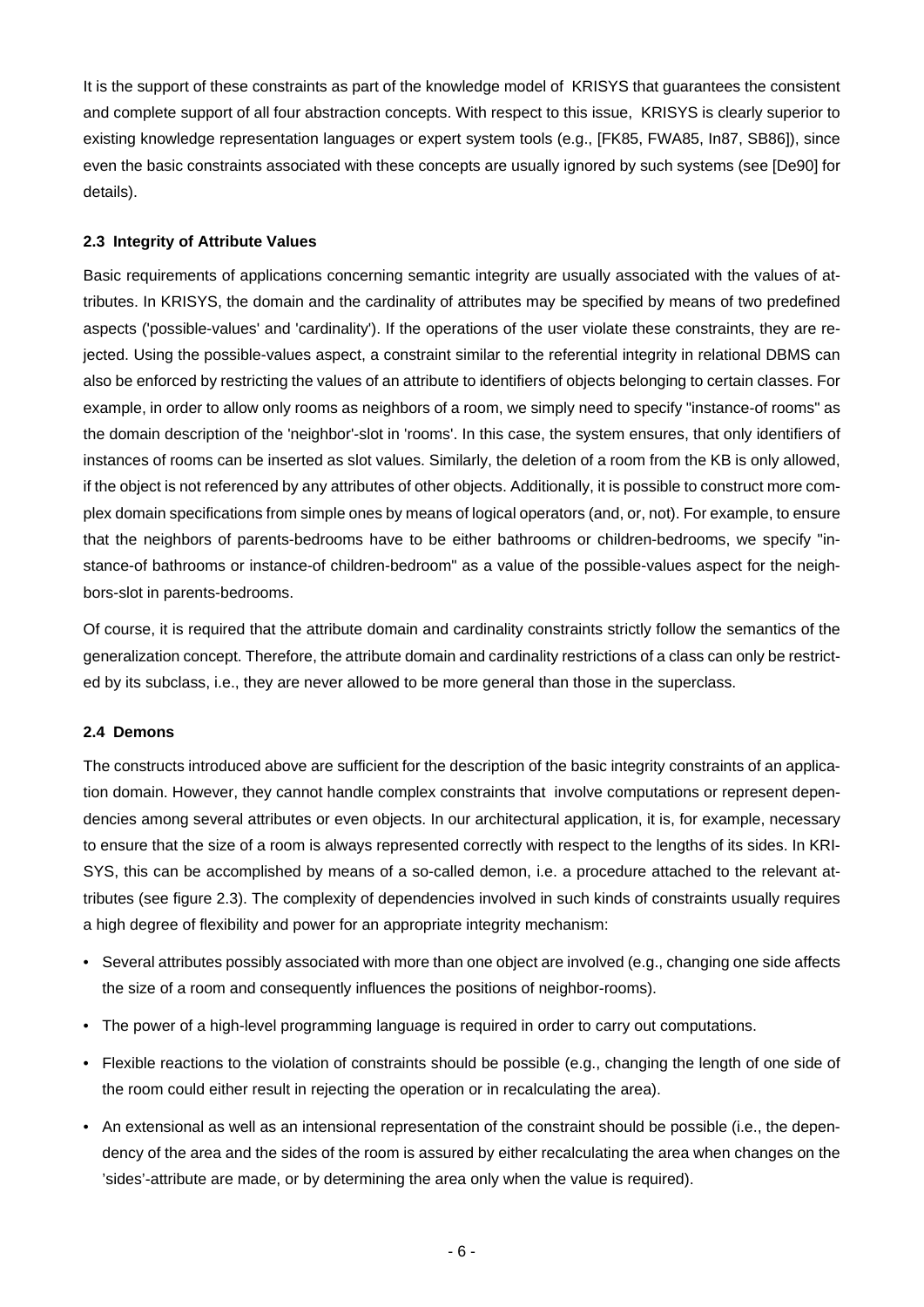• Transitional constraints characterizing not only consistent states but also correct state transitions need to be supported.

The demon mechanism in KRISYS offers all of the above required power and flexibility and permits a detailed and flexible specification of activation conditions. Demons are attached to the attributes of objects, in order to react on all kinds of events in which the attributes are involved.

The activation events that can be defined for a demon (put, add, retract, get, send) correspond to the basic types of attribute access that are supported by generic KRISYS operations. For example, the demon in figure 2.3, which is attached to the slot 'sides', would contain 'put' as a proper activation condition, meaning that the demon is to be activated immediately upon an update operation on the slot. Each event specified for a demon can be related to a different action in order to provide individual reactions of the demon according to the events. Such actions may check complex constraints that might be invalidated by the event and take appropriate steps, if they are no longer satisfied. The scope of the actions is not limited to the attributes of objects involved in the attachment of the demon, but may involve arbitrary parts of the KB. Additionally, the time of activation (before or after the event is actually performed) may also be specified.

In KRISYS, demons are simply represented as objects of the KB containing certain methods that embody their reactions on events. A demon is therefore simply defined by creating a new object as an instance of a predefined class 'demon' and filling in the code of the methods inherited from the demon class (e.g. put-before, put-after, etc.) in order to specify actions to be invoked before or after the occurrence of certain events. The demon may then be attached to attributes of other objects using the (predefined) 'demon'-aspect of the attributes. This is accomplished by specifying the name of the demon as the aspect value (see figure 2.3). Therefore, a demon may easily be attached to several attributes (of probably distinct objects or object types) using the mechanism described above.



Figure 2.3: Using demons for preserving integrity

The demon mechanism of KRISYS described above certainly shares its basic intention and some of its properties with trigger facilities that can be found in existing database systems [Ko89,SYB88]. Nevertheless, there are some important differences:

• The actions supported by triggers are usually limited to a sequence of DML statements, whereas demons in KRISYS may also utilize the computational power of a high-level programming language (Common Lisp) for the specification of conditions as well as actions.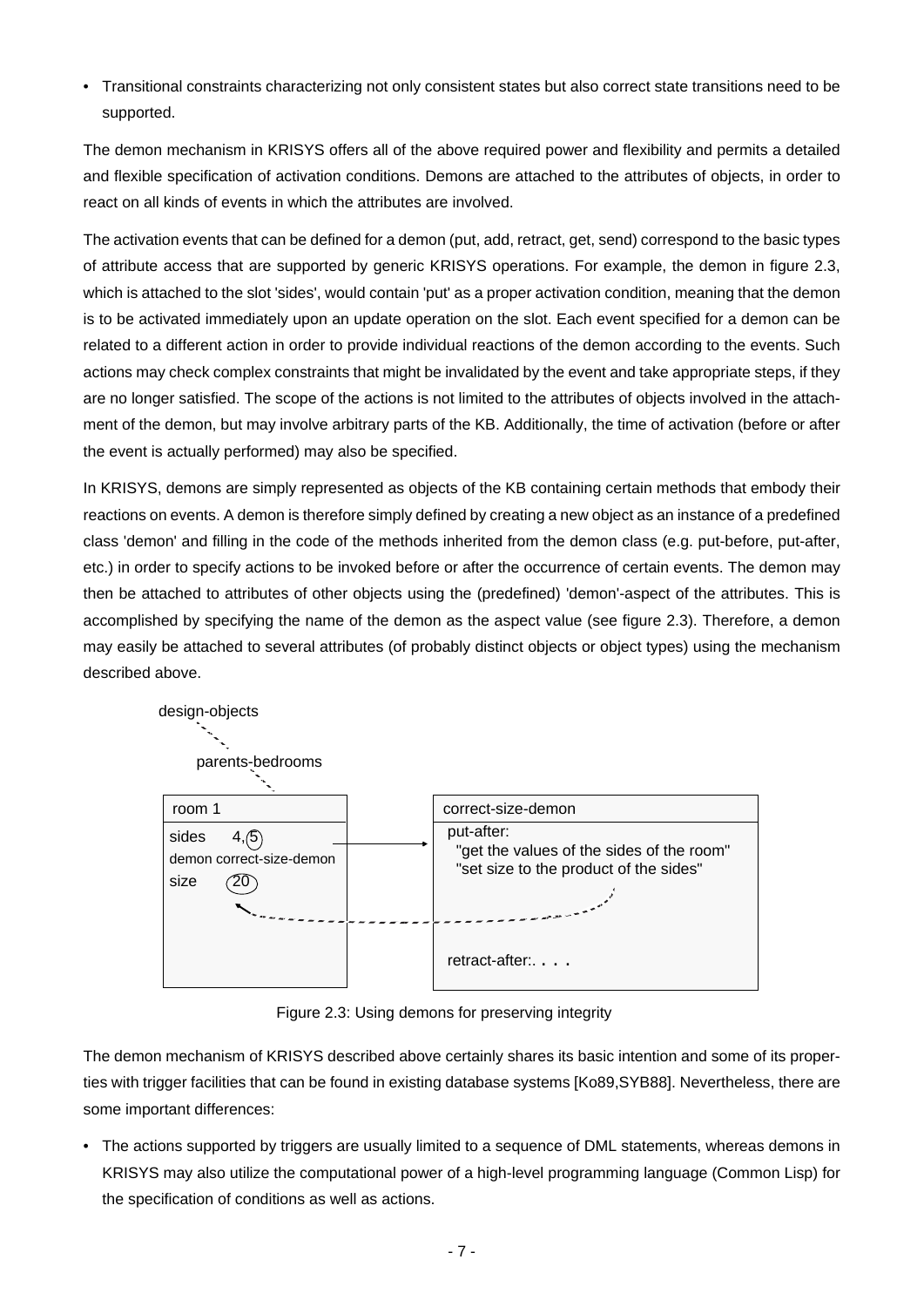- Upon the activation of a demon, the system automatically supplies additional environmental information of the event (e.g. names of the involved attribute and object, attribute values, method parameter values, etc.), that may be utilized by the operations for accessing all objects and attributes that are actually involved in the integrity constraint to be checked or guaranteed by the demon. This information supplied to the demon also contains the old as well as the new values of modified attributes in order to permit the maintenance of transitional integrity constraints by the actions of the demon.
- Upon the detection of inconsistencies, several kinds of reactions are possible: the appropriate action of the demon may for example perform certain operations to reestablish the constraint (as, for example, in figure 2.3), notify or interact with the user, or it may cancel the operation that caused the event in order to keep the KB in a consistent state.
- Besides the above described extensional maintenance of integrity, which either rejects operations leading to inconsistencies or takes appropriate actions to reassure consistency, the demon mechanism alternatively allows an intensional maintenance of integrity, since actions may also be triggered by a read access to attributes. In this case, the demon will automatically provide the correct attribute value using the integrity constraint for its computation.
- The alternative ways of maintaining integrity and the various types of reactions that may be utilized by the demon are supported by further options of the operations specified as a reaction for an event (see figure 2.3): operations that are carried out before the actual event takes place (e.g., to compute a value upon a read event or to prevent an inconsistent update) are distinguished from those that are executed after the event (e.g., reestablishing a consistent state, as described in ons example).
- From a conceptual point of view, there are also differences between triggers and demons: Triggers are only capable of reacting to exactly one specified event, and, therefore, several triggers are usually defined in order to maintain one integrity constraint (e.g., there are distinct triggers for insert and another for update of a data element). In contrast to this approach, a demon unites all events involving an attribute and all reactions on the events into one conceptual object that guards all operations performed on the attribute.

#### **2.5 Regarding methods as units of integrity**

Similar to a transaction in DBMS, a method is viewed in KRISYS as a unit of integrity. This notion is supported by a mechanism that allows the effects of a method to be undone - e.g. as a reaction to a constraint violation. Since methods may activate other methods and, as a consequence, activations of methods may be arbitrarily nested, different levels of consistency can be defined (see Figure 2.4). Similar to nested transactions, undoing the effects of a method also removes the effects of all the methods that were called by it. For example, resetting method m2 in Figure 2.4 as a reaction to an integrity violation also removes the effects of m4. In many cases, it is certainly not desirable, as the effects of a method are undone upon a consistency violation, to recursively reset all the calling methods as well. For this reason, a send operation within a method can be issued with the request to handle integrity violations that might occur in the called methods. Then, after resetting the effects of the called method upon detecting inconsistencies, the system returns the control to the calling method which may handle the situation appropriately and proceed with its work. For example, method m1 in Figure 2.4 has issued the request to handle integrity violations of both m2 and m3. Therefore, control is returned to m1 upon a violation occuring in the scope of these methods after their effects are undone. This request has not been issued by the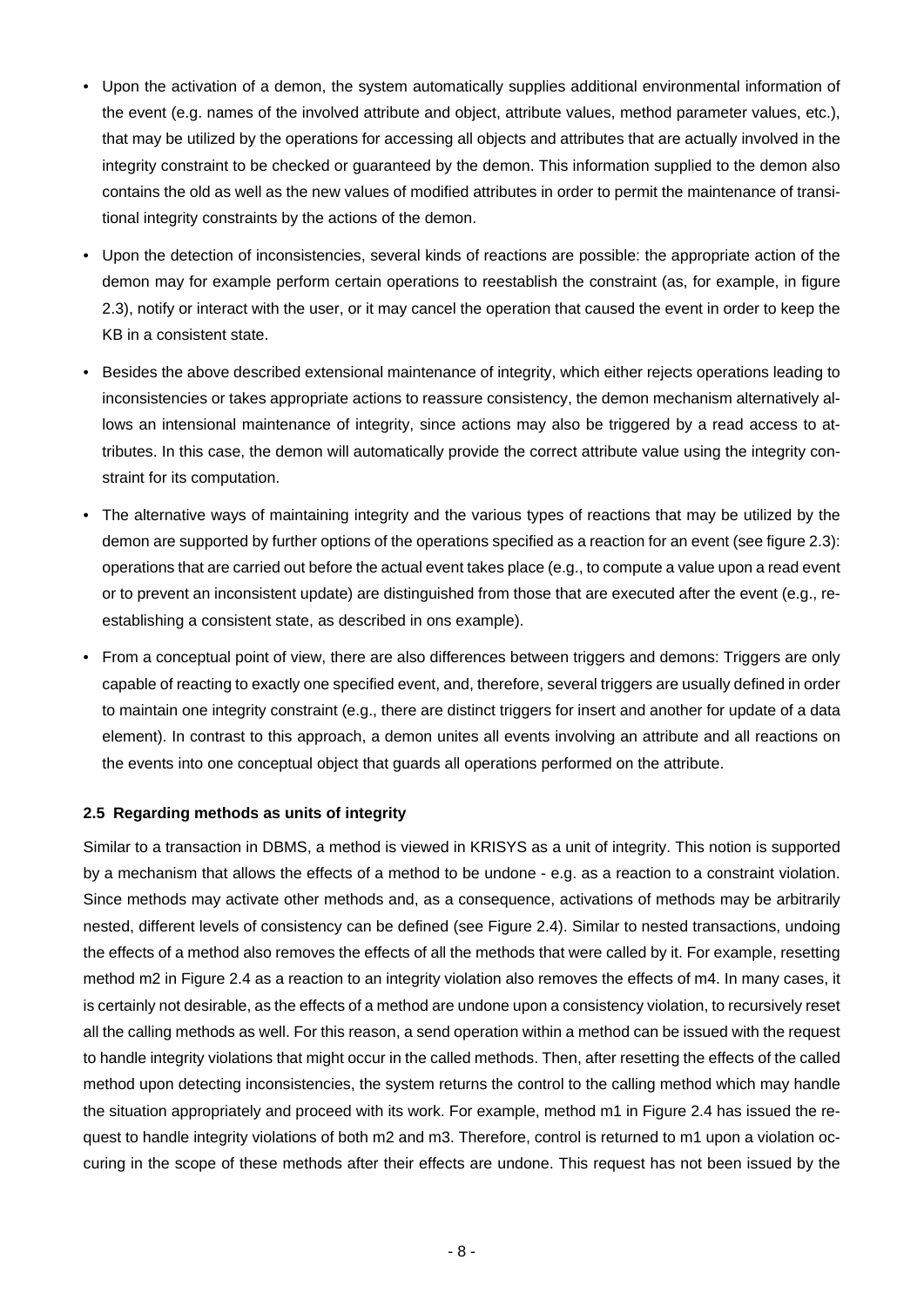method m3. Since an integrity violation detected at the end of m6 cannot be handled by m3, control is automatically returned to m1 after undoing the effects so far provoked by m3, m5 and m6.

The notion of methods as units of integrity and the consideration of different levels of integrity is additionally supported by the possibility to attach demons to methods. A demon attached to a method may contain different operations to be carried out either before or after the execution of the method, supporting the specification of some kind of 'preconditions' or 'postconditions' for the method. Upon the detection of inconsistencies, the demon may, among other possible reactions, initiate an abort operation with respect to the method to which it is attached. For example, the integrity violations sketched in Figure 2.4 could all be detected by demons attached to the methods, which are activated at the end of the method execution.



Figure 2.4: Methods as units of integrity

Although the attachment of demons to methods may seem rather questionable at the first sight, since all actions performed by the demon could also be integrated into the method as additional operations, there are several advantages that motivate this approach:

- A demon can be easily attached to several distinct methods, that require the same integrity checks.
- Integrity constraints are not hidden within the code of the method but explicitly separated from the methods by the definition of an appropriate demon. This is a prerequisite for the support of schema extensibility or schema evolution.
- Especially when constraints involving several attributes of different objects are considered, the notion of object modularity is supported. Methods may concentrate on the realization of object behavior without the necessity to consider additional operations involving other objects in order to support consistency.

Note that the attachment of demons to methods and, above all, the notion of a method as a unit of integrity is completely unknown in knowledge representation languages or expert system tools. As a consequence, integrity violations that cannot be immediately detected automatically lead to inconsistent KBs. In these systems, inconsistencies have to be either tolerated or compensated by the user.

#### **2.6 Rules**

Although demons can be regarded as a flexible and powerful mechanism for checking or improving consistency, there are a lot of cases where a more declarative representation of integrity constraints is required. Consider for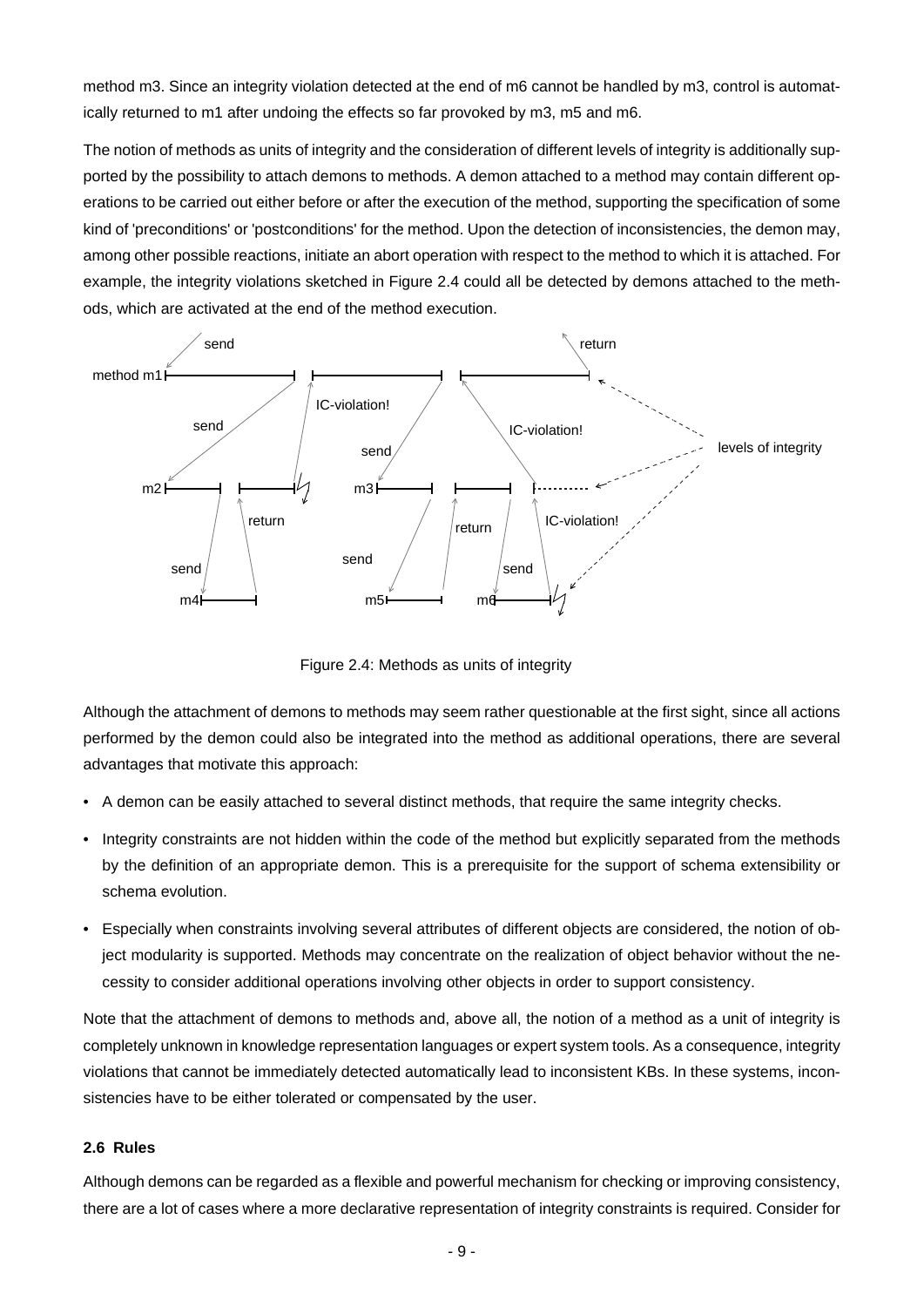example, that we want to allow changes which will affect the area of a room even if the position of its neighbors are already fixed. We then also need to automatically change the positions of these rooms thereby reorganizing the whole house - a process which may involve architectural expertise. This kind of information can be represented more appropriately by means of rules.

Rules, as means for supporting general reasoning facilities, can be employed in two different ways: Their activation may lead either to the derivation of intensional information (e.g., via a backward chaining process) or modify the state of the KB using a forward chaining mechanism. Both alternatives may be exploited for preserving the consistency of the KB. For example, the constraints for placing the rooms in our house, which we have represented as rules, can be assured by initiating a forward chaining process each time a side of one of the rooms is modified. This process will then change the positions of the rooms (i.e., modify the KB) during the rearrangement process. Alternatively, we could decide to maintain the constraints by representing the positions of the rooms as intensional properties, i.e., we will derive the positions by using our set of rules in a backward chaining process each time the positions of the rooms are needed.

When comparing demons and rules in KRISYS, certain commonalities appear: both mechanisms may be used for intensional and extensional integrity enforcement, and the scope of the constraints describable by them may transitively reach arbitrary attributes, objects, and abstraction relationships within the KB. A comparison, on the other hand, reveals several important differences concerning the method of activation and the language for the description of constraints: conditions and reactions for demons are formulated using a programming language allowing the integration of extensive computations into the consistency checks, whereas the definition of rules is based on a declarative, predicate-based language. Also, in contrast to demons, which are activated automatically on certain events, rules are activated explicitly. This is especially useful for certain technical applications, like CAD, where complete consistency of a design object is usually not permanently required, but tested explicitly by the engineer as the design reaches a certain stage. An additional difference is based on the fundamental difference between the procedural and rule-based programming paradigms [Ba88]. When specifying actions for demon in a procedural programming language, the control structures determining the exact sequence of operations to be carried out are explicitly fixed in the specification of the actions. For rules, on the contrary, control structures need not to be specified, since the overall control of the inference process is inherent in the inference and problem solving strategies, allowing the definition of rules to be performed in a more abstract manner.

#### **2.7 The representation and organization of integrity constraints**

The enormous complexity of non-standard applications is usually also revealed by the increasing number of dependencies or integrity constraints. A support not only of flexible and powerful integrity control mechanisms, but also of means for organizing and maintaining the constraints during the design or prototyping phase of the application is therefore strongly required. The organization of constraints remains important even after the application has been completely designed, since changes in the application world have to be reflected in the KB and may also affect integrity constraints.

Therefore, rules and demons are represented in KRISYS as regular objects of the KB, which leads to the following advantages. Firstly, new language constructs for the definition of rules and demons do not have to be introduced, since the regular KRISYS operations can be used, i.e., creating objects, connecting them as instances to classes, changing attribute values, etc. Secondly, the KB-designer may employ the modeling constructs of KRISYS to extend the description of rules and demons. For example, additional slots can be defined for demons as well as for rules or rule sets in order to give a better characterization of the constraints realized by them. In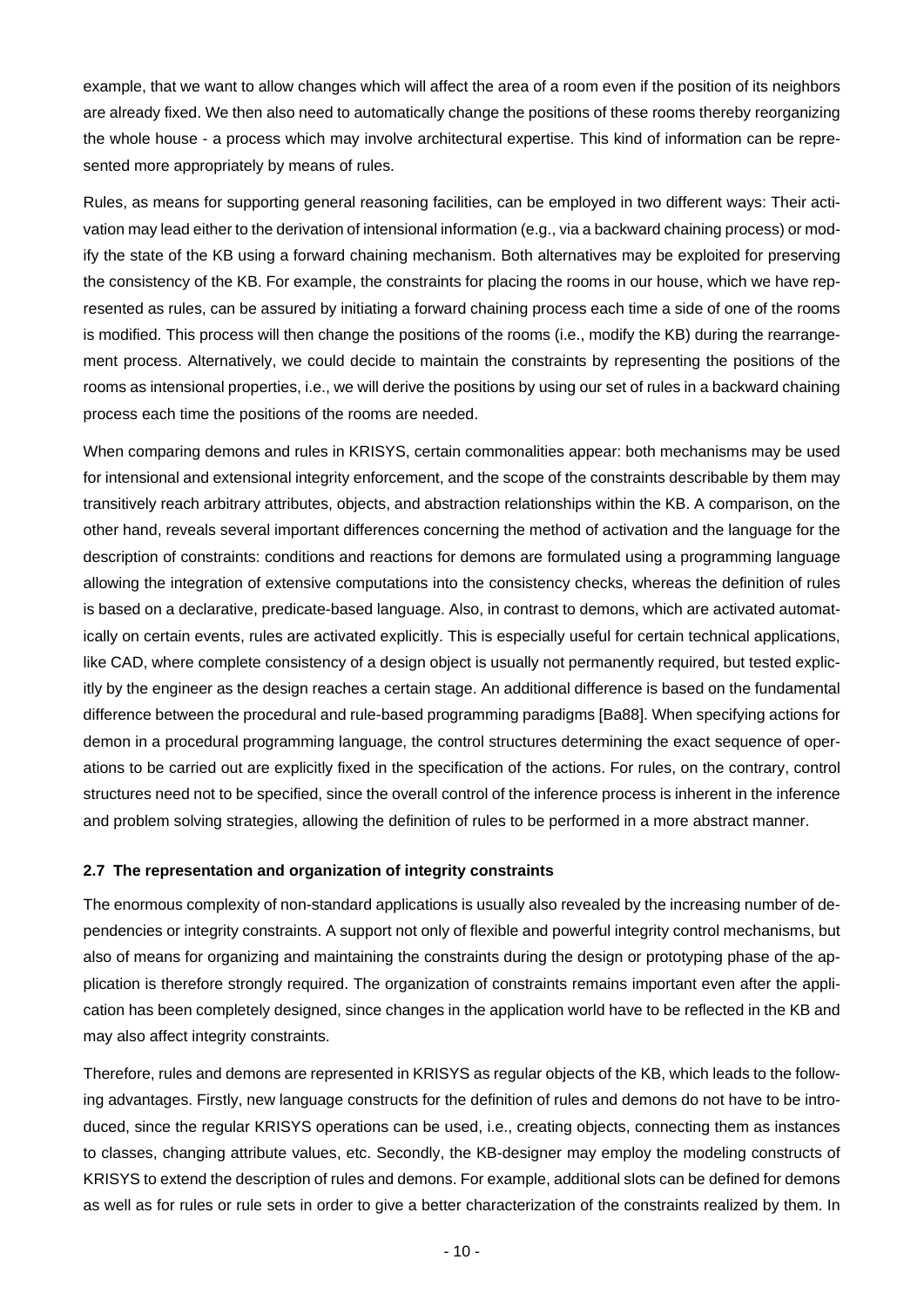our architectural design system, for example, certain constraints leading to design restrictions are related to statutes that have to be obeyed when a house is built. The rules and demons can therefore be described by an additional slot that contains the number of the relevant statutes they are related to.

In order to organize demons and rules into class or set hierarchies according to their different tasks, the abstraction concepts may be used. For example, in our architectural KB, we can define a set 'determine-correct-positions' which contains all the rules involved in the placing of rooms in order to organize all constraints relevant for the correct position of rooms into one conceptual object. We may further include this set in an association hierarchy containing all constraints relevant for rooms (see figure 2.5). In order to distinguish constraints that are only defined between different attributes within one instance of 'rooms' from those that describe dependencies between different rooms, we introduce appropriate sets as subsets of 'room-constraints'. Note that the association hierarchy does not only contain rule sets. The demon 'correct-size-demon', for example, which has been introduced in figure 2.3, is regarded as an element of 'constraints-within-room'. The constraints related to rooms are, of course, only a small subset of all integrity constraints describing our architectural application. Consequently, the association hierarchy introduced above only forms a subhierarchy of the set 'architectural-constraints', that has all integrity constraints of our application as its elements.



Figure 2.5: The organization of constraints

The representation of demons and rules as objects of the KB makes it possible to ask queries with respect to the set of constraints. Therefore, it is easy to locate all constraints that correspond to a certain statute with a single query.

The representation of constraints as objects and the applicability of the abstraction concepts offer a high degree of modularity, flexibility, and extensibility, which is a prerequisite for dealing with the evolution of an application and easily supports modifications of integrity constraints caused by changes in the application domain. For example, when a new statute passes legislation, it is straightforward to define new constraints and include them into the organization shown in figure 2.5. When statutes change, the corresponding constraints can simply be determined by a query and are easily deleted or modified.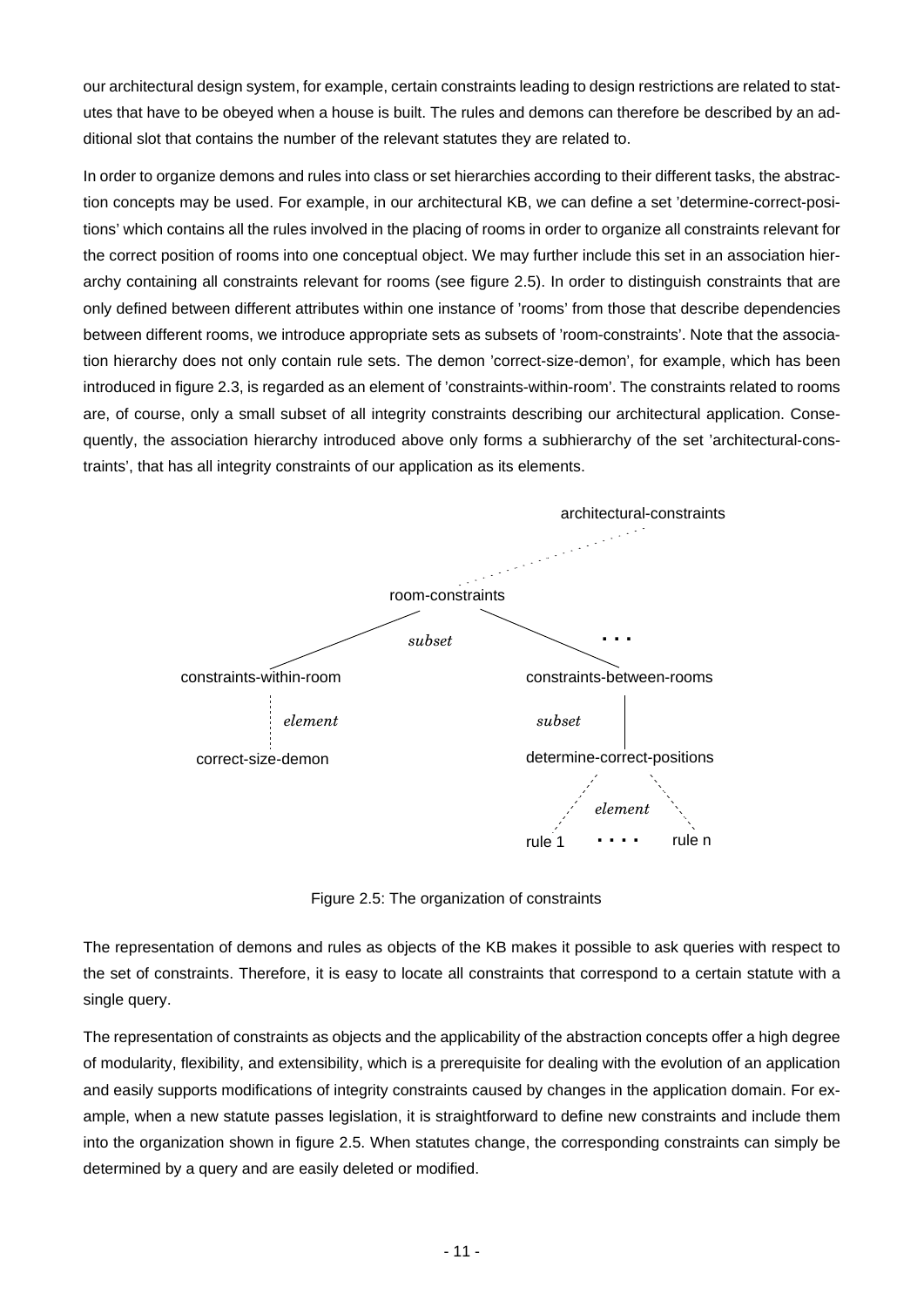# **3. The Impact of a Workstation/Server Environment on Semantic Integrity Maintenance**

When considering the integrity maintenance of an application, the overall architecture of KRISYS (see Figure 1.1) gives rise to the question as to whether the constructs for integrity enforcement described above can be supported by or delegated to the DBMS component. Apparently, the underlying workstation/server environment plays an important role in the overall discussion of this question. In order to provide the necessary basis for the discussion, we will first give a more detailed description of the MAD model [Mi88], the data model provided by the DBMS, and show how information is mapped from the representation supported by KOBRA to the MAD representation. Subsequently, we will discuss a possible delegation of integrity maintenance to the DBMS from several points of view. At the end of the chapter, we will summarize the general results of our discussion and show implications for the services required from the DBMS.

# **3.1 The MAD Model and its Support of KOBRA**

The DBMS used by KRISYS, called PRIMA, embodies the MAD (Molecule-Atom-Data) model, a structurally object-oriented data model offering dynamic definition and handling of complex objects. A detailed description of the MAD model and a general motivation of its design (which is certainly beyond the scope of this paper) can be found in [Mi88].

The basic modeling construct of the MAD model is the atom (or atom type), corresponding to a tuple (or relation) in the relational model. A direct and symmetric representation of different kinds of relationships (1:1, 1:n, n:m) between atoms is provided by means of links, which allow the DB to be viewed as a complex network of atoms. Structural object-orientation is achieved dynamically by the definition of so-called molecules, specifying a graph with certain atoms and relationships as a sub-graph of the database.

In order to realize the application-oriented view of a domain, which is represented in terms of the modeling constructs of KOBRA (chapter 2.1), it becomes necessary to map KOBRA objects into an appropriate MAD representation, which is sketched in Figure 3.1. A schema in KOBRA described by its attributes and aspects corresponds to a molecule of the three atom types 'schema', 'attribute' and 'aspect' in MAD. The abstraction concepts are represented as (recursive) relationships between schema-atoms. This mapping process is performed automatically at the workstation, whenever objects are stored into or discarded from the application buffer of KRI-SYS, so that the buffer representation already embodies the semantics of the KOBRA model.

In order to realize KOBRA operations, the query language of MAD, called MQL, can be directly employed. For example, the definition of a new attribute for a class, which requires the dynamic inheritance of the attribute in order to guarantee the model-inherent integrity of the generalization concepts, can be supported by an MQL statement that selects all relevant object classes and instances by recursively following the apropriate references (i.e., has-instances and has-subclasses) [HM90]. The selected part of the generalization hierarchy may then be modified within the application buffer in order to carry out the operation.

The generic mapping schema sketched above is very flexible and therefore especially appropriate for supporting the design process or prototyping phases of an application, where object definitions and abstraction hierarchies are frequently changed or extended. For application processing, where this flexibility is usually no longer required, more specific mappings, which are optimized for the application requirements, may lead to significant gains in performance [Ma90]. For example, the attributes of an object, which are represented as separate atoms of the respective molecule in the generic mapping, could all be represented as attributes of a single atom in the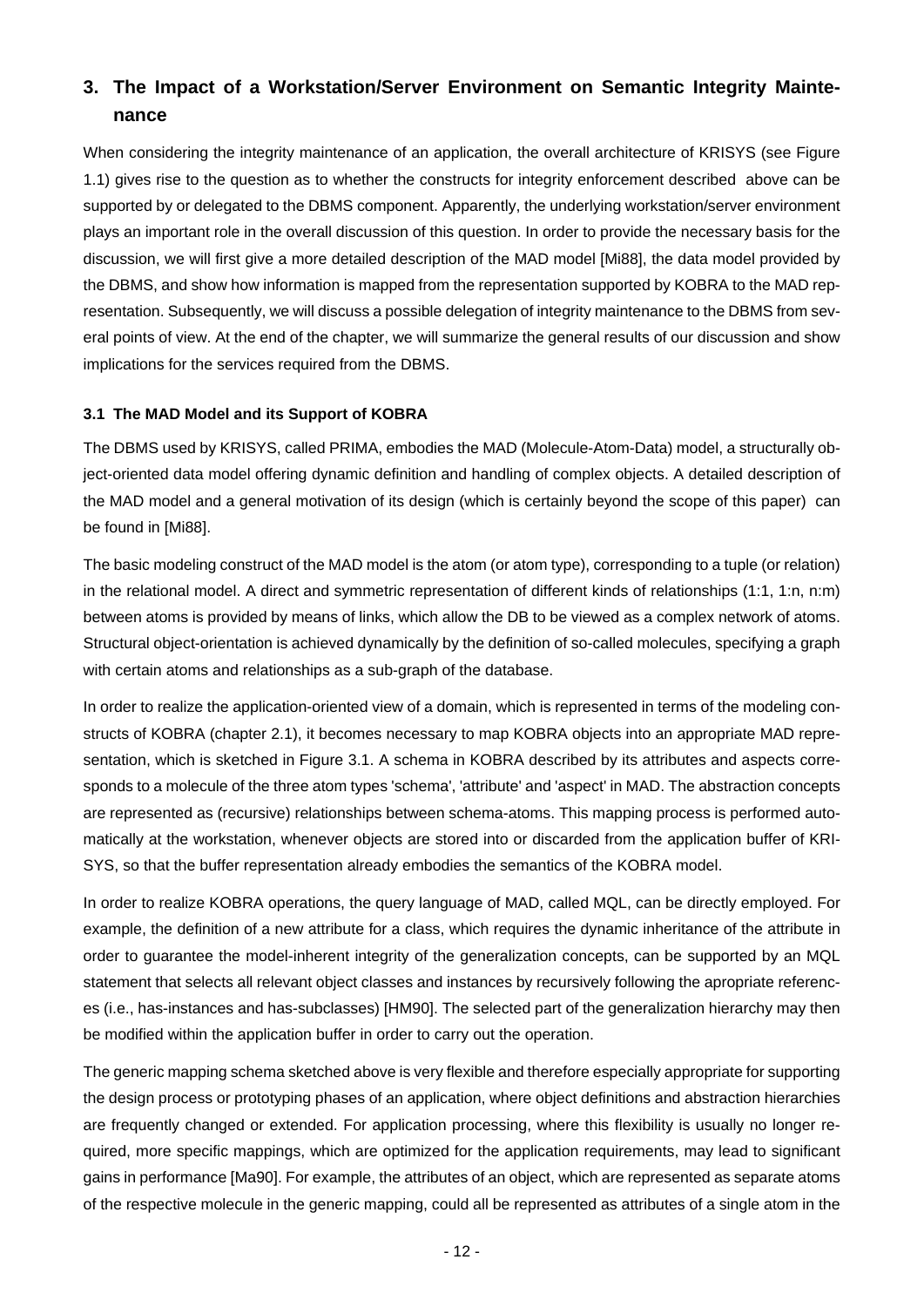

Figure 3.1: Mapping KOBRA ↔ MAD

specific mapping. In order to exploit such specific mapping schemas, the transformation process of KOBRA objects into MAD atoms must not be fixed to a certain mapping scheme (e.g., the one described above), but has to be performed in such a way, that it can be guided by some kind of heuristics or meta-information, which describe an optimal mapping scheme supporting the structures and processing characteristics of a specific application [Ma90].

# **3.2 Discussing the Delegation of Integrity Maintenance**

In the following, we will discuss from different points of view the consequences of a partial delegation of the integrity maintenance from the application-oriented component of the system to the DBMS.

# *Implications of processing characteristics*

Two basic approaches can be identified, by means of which the delegation across the hardware boundary between workstation and server component could be accomplished:

- All modifications of objects are not accumulated in the application buffer, but immediately reflected at the server side. In this case, the DBMS could generally maintain the integrity of the application. Of course, this case can be immediately outruled, since it clearly contradicts our efforts to support locality of references by an application buffer and multiplies communication between the components.
- All integrity checks are deferred to the end of the complex design transaction. Then, the DBMS must check the integrity upon check-in of the application buffer contents. This assumption clearly restricts the notion of integrity provided at the workstation component. Especially in the area of engineering applications, where the design process is considered a long-term activity and therefore long-duration design transactions are re-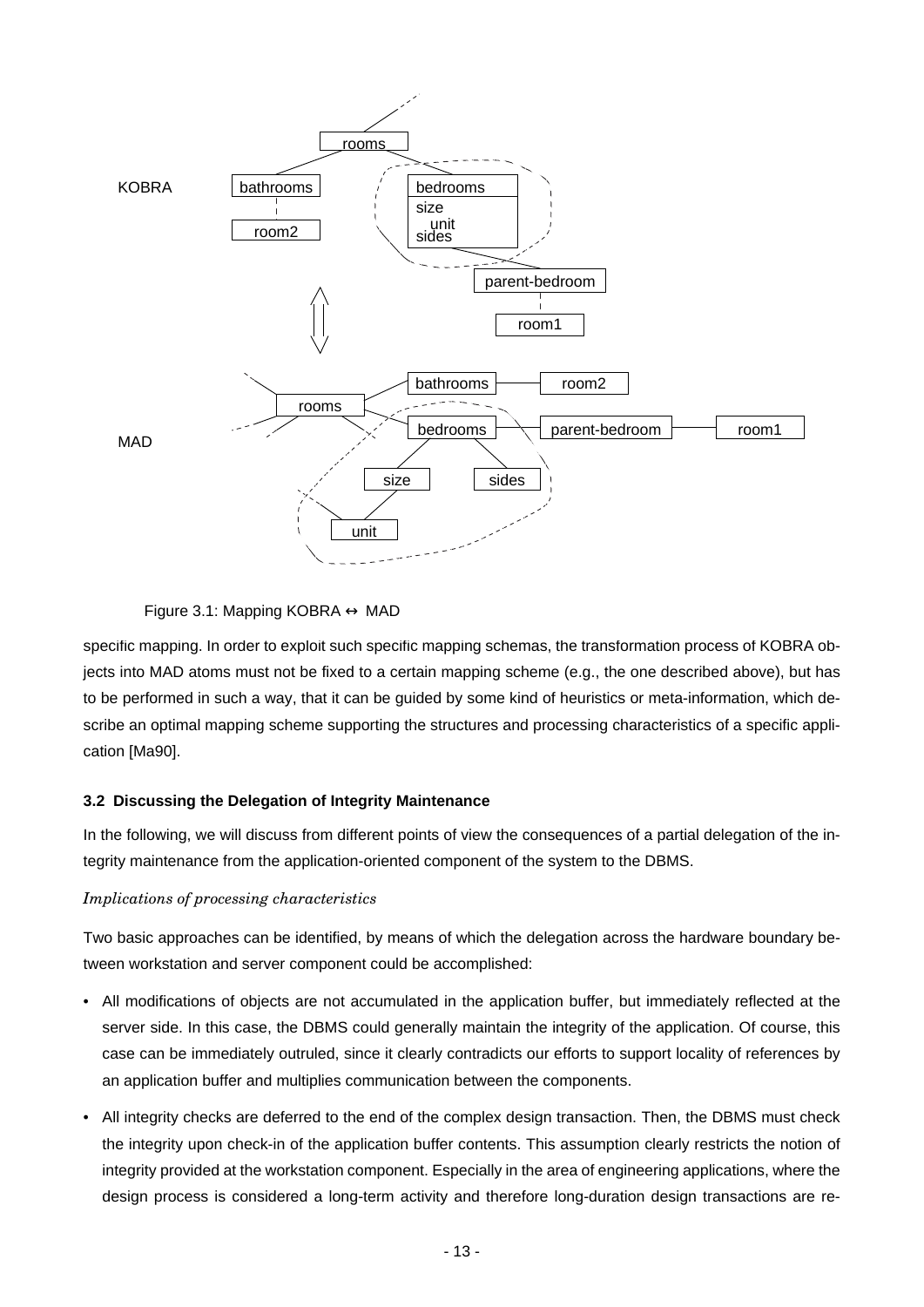quired, integrity has to be checked repeatedly within the transaction at iteratively performed design steps in order to ensure a consistent design. The nesting of operations may additionally lead to different levels of integrity checking (see chapter 2.5), which cannot be accumulated into one single level. Furthermore, the application may require certain integrity constraints to be checked immediately (e.g. consistency of abstraction hierarchies, value class checks, ...), which contradicts the deferred case. Moreover, the violation of constraints may require flexible reactions, that are, for example, provided by the demon concept involving interactions with the user who may again wish to change or refine the design object under consideration, leading to additional check-ins or communication overhead. Therefore, an approach to defer integrity checks to the end of the design transaction will cover only a small amount of the semantic integrity constraints of the application and does not deliver the flexibility necessary in the considered application domains.

Note that these implications are not limited to KRISYS, since they are generally based on processing characteristics of the applications and not on modeling constructs. Therefore the same arguments apply to the DBMSkernel architecture in general, where application-orientation is achieved by different mechanisms (e.g. ADTs) provided at the workstation.

#### *Considering the different semantic levels of the components*

With respect to the modeling constructs provided, MAD and KOBRA can be clearly associated with different semantic levels. An interconnection between the two levels is established by a transformation or mapping process (chapter 3.1). The integrity constraints describing the application domain are, as we have seen in chapter 2, strongly tied to the semantics of other modeling constructs, as for example, the abstraction concepts, and are therefore more easily maintained at a level where the semantics of these constructs is controlled. A delegation of integrity constraints to the MAD model would require the constraints to be also included into the transformation process, meaning that integrity constraints specified in KOBRA would have to be mapped to semantically equivalent constraints specified in an appropriate language based on the MAD model. Consequently, the resulting MAD constraints would be very complex even for simple KOBRA constraints, since they would have to mimic in some sense the transformation process necessary to achieve the KOBRA semantics. Additionally and most importantly, errors and results of integrity checks requiring the interaction with the user would have to be appropriately reinterpreted at the higher level.

Efforts to introduce generally modeling constructs of KOBRA (e.g., abstraction concepts, rules, user-defined functions, etc.) into MAD in order to make the model more powerful and close the semantic gap between the two models would not offer solutions, but only shift the problems into the MAD model. The implementation of a new data model, which is now located at a higher semantic level, would certainly rely on an internal interface supporting similar semantics and providing the same services as in the existing MAD model. For such a new data model, the question would arise, where the borderline between server and workstation should be drawn. If the borderline is attached to the internal interface, then we are basically considering the same architecture as provided by KRISYS, and therefore all arguments elaborated in this paper may be equally well applied. If the borderline is attached to the enhanced data model interface, the additional functionality is completely integrated into the server. As a consequence, the additional semantics of the new data model either has to be repeated at the workstation (implying, that the enhancement of the DBMS is not necessary), or the server is hopelessly overloaded with additional processing, since the execution of methods, control of integrity, as well as rule based processing would now be shifted together with the abstraction concepts to the server. Workstation oriented processing, on the other hand, would be limited to a minimum of capacity, leading to a more or less centralized processing environment, that neglects the advantages provided by a workstation/server environment.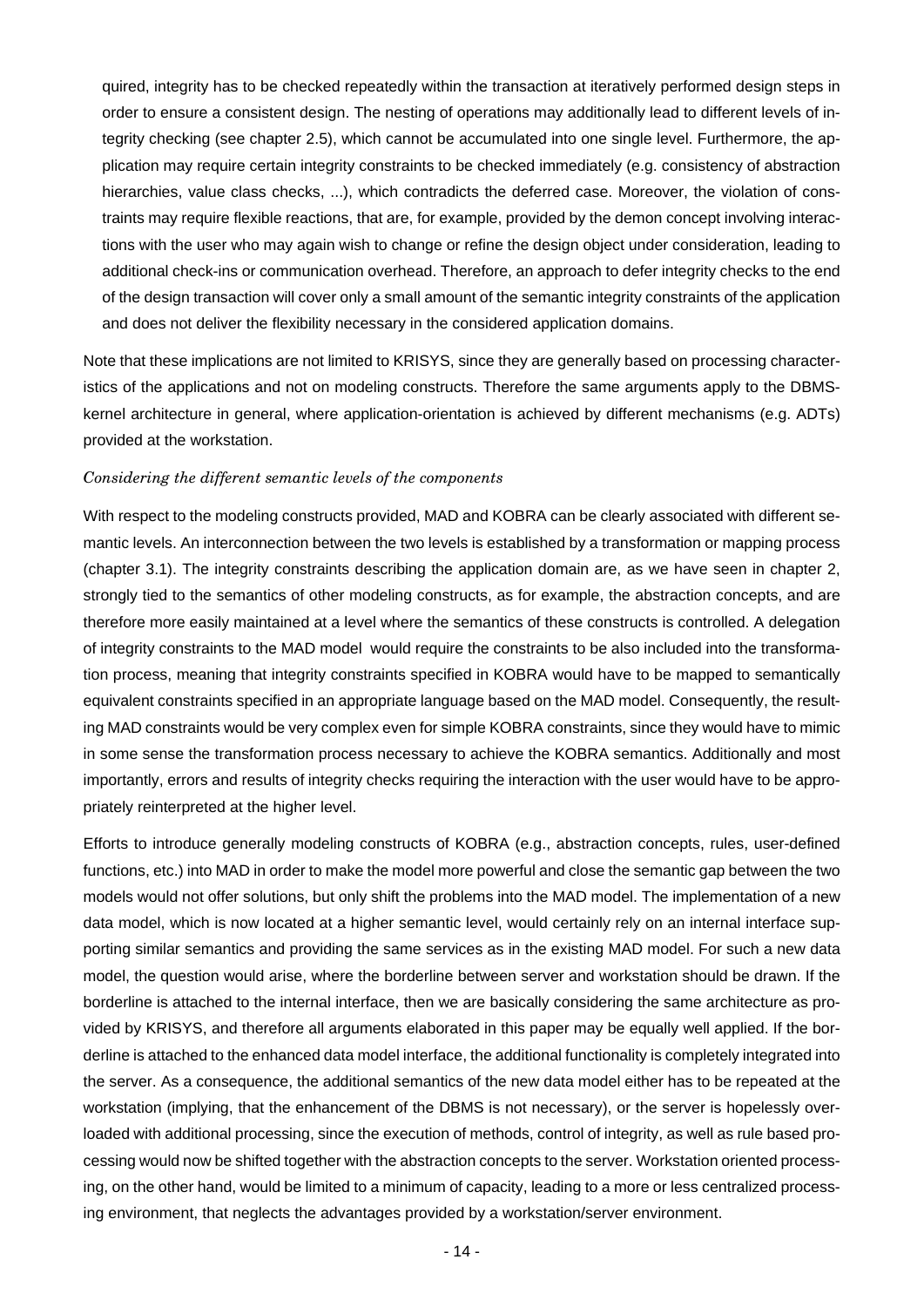#### *Implications of a flexible mapping process*

The problems associated with the mapping of integrity constraints from one semantic level to another become even harder, if a flexible transformation process, which has been described in chapter 3.1, is considered in order to support mappings tailored to a specific application. Depending on the characteristics of the specific mapping process, the constraints may have different forms or can be specified only in some cases, but not in all. This is due to the fact that the same KOBRA construct may be mapped to different MAD constructs depending on the mapping process (e.g., a slot may be mapped to an atom, or to a specific attribute of an atom). The mapping process as a whole therefore becomes extremely difficult. For example, the cardinality constraint of a slot in KO-BRA can be directly mapped to MAD, if the slot is represented in MAD as an attribute of an atom. This is, however, not possible if the slot is mapped to an atom.

As a consequence, either some integrity constraints have to be checked at different levels, depending on the mapping, or the variety of mappings is restricted to those that allow the mapping of integrity constraints as well.

#### Summary

Let us summarize the results of the above discussion. Considering the underlying processing characteristics, the delegation of semantic integrity maintenance to the server would either restrict the types of integrity to be specified for the application domain, or lead to an increased communication between workstation and server. As far as the semantic levels of the two components of KRISYS are concerned, the control of integrity is more easily performed at the KOBRA level, since it supports the semantics necessary for the specification or control of the constraints. Maintaining application-dependent integrity at the MAD level requires an appropriate transformation process for integrity constraints, resulting in complex constraints that mimic part of the semantics of KOBRA. Additionally, the flexibility required for mapping information between the two levels additionally increases the complexity of the transformation required for the constraints. In all cases, a significant amount of processing is shifted from the workstation to the server, thereby neglecting the advantages of a workstation/server environment.

We therefore conclude that the maintenance of the semantic integrity of an aplication should be performed at the workstation and not delegated to the server. It is of course necessary that a certain amount of consistency is maintained by the server, taking into account the constraints inherent in the DBMS data model. Otherwise the basic structural consistency of the database can not be guaranteed. Additionally, consistency considerations related to multi-user operation at the server and the synchronization of rollback operations, at the server and the workstation require additional concepts. Nevertheless, additional facilities for maintaining user-defined constraints at the DBMS are superfluous.

#### **3.3 Consistency Support of the DBMS**

First of all, the information contained in the DB has to be consistent with respect to the data model of the server, i.e., it has to obey the model-inherent constraints of the MAD model. In this context, the main task of the DBMS is to guarantee the basic structural consistency of the objects represented in the MAD model, i.e., the referential integrity and the cardinality restrictions used to model relationships between objects has to be preserved. This task is performed by the DBMS in a self-correcting manner [Sch90], meaning that the deletion of objects or modification of links automatically lead to correcting modifications in symmetric link attributes. Since abstraction relationships between objects are directly transformed into referential links at the server, the symmetry of the abstraction relationship attributes addressed as a model-inherent constraint in chapter 3.2 is directly reflected by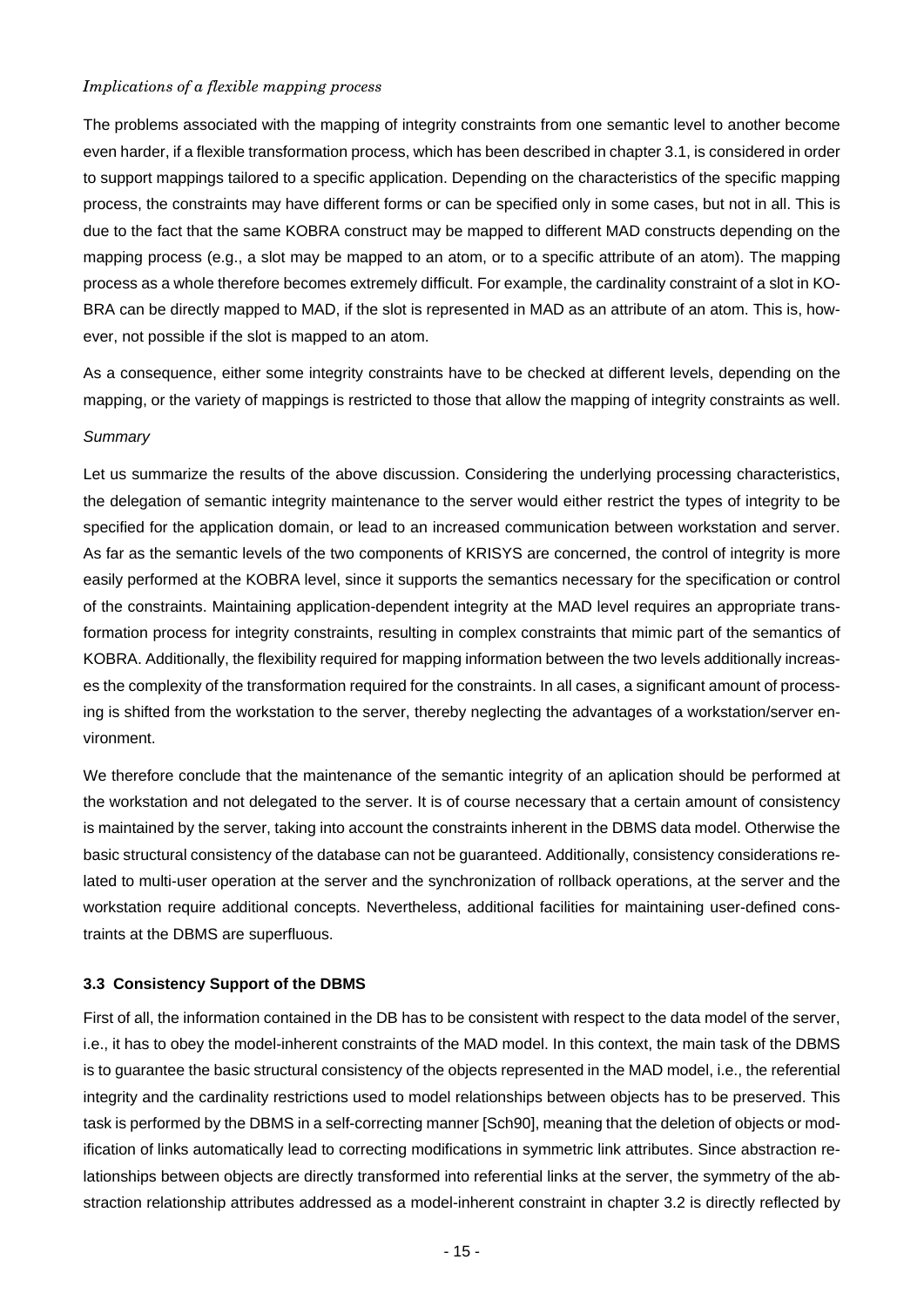the model-inherent consistency of the MAD model, thereby making the transformation process safer and easier to implement.

The most significant support for integrity provided by the server is, however, related to the structure inherent in the workstation processing. As already described in chapter 2.5, methods are regarded as nested units of processing which carry application semantics (e.g., expressed as certain levels of integrity). Demons and rules can be viewed in the same sense, since the activities performed by a demon may lead to the activation of other demons or require other kinds of integrity checks. If a constraint violation occurs in one of the actions provoked by a demon, which cannot be appropriately handled, the effects of the actions already performed have to be undone. Similarly, a rule-based inference process can be viewed as consisting of nested units of processing, since it may activate, as part of a reasoning process, other reasoning processes on different sets of rules or lead to the activation of demons when accessing attributes. For example, a forward chaining process may additionally incorporate backward chaining processes for determining certain subgoals.

Because the operations performed at the workstation may in some cases request additional services from the server (e.g., in order to fetch additional objects into the buffer), the units of processing at the workstation implicitly correspond to units of processing or data exchange at the server. The specific semantics of the processing unit is, however, not relevant to the server. It is necessary to appropriately coordinate the processing units of the workstation and the server, otherwise the effects of undoing the workstation operations cannot be reflected appropriately at the server. This coordination has to reflect especially the nesting of the units of processing (e.g., in the sense of nested transactions).

# **4. Conclusions**

In this paper, we have described the maintenance of semantic integrity in KRISYS, a KBMS designed for supporting complex applications in a workstation/server environment. KRISYS is architecturally divided into two main parts: the DBMS, located at the server, performs data management tasks in an efficient manner, providing as its interface the MAD model, which supports dynamic definition and handling of complex objects as well as basic structural consistency (e.g., key uniqueness, referential integrity) of a database. The second part, which is placed at the workstation, realizes KOBRA, the knowledge model of KRISYS, which offers semantically enhanced modeling constructs (abstraction concepts, behavioral object-orientation, rules) as well as mechanisms for maintaining complex integrity constraints (e.g., model-inherent constraints, attribute-value restrictions, demons, etc.).

Considering semantic integrity issues, it has to be determined, whether the maintenance of integrity can to some extent be delegated to or supported by the DBMS. We have discussed this question from different points of view. An examination of the relevant processing characteristics reveals that a possible delegation would either multiplicate the communication overhead between workstation and server or restrict the flexibility of integrity maintenance in an unacceptable way. From a semantic point of view, the different levels at which KOBRA and MAD can be located suggest that integrity should be maintained at the KOBRA level, because the integrity constraints rely on the semantics of the knowledge model (e.g., certain conditions of the constraints may be based on abstraction relationships). A delegation to the MAD level requires a complex transformation process for integrity constraints and additionally shifts considerable amounts of work to the server side. In the same sense, the enhancement of the MAD model by KOBRA modeling constructs (e.g. abstraction concepts, object behavior, etc.) may overload the data model with application-specific aspects.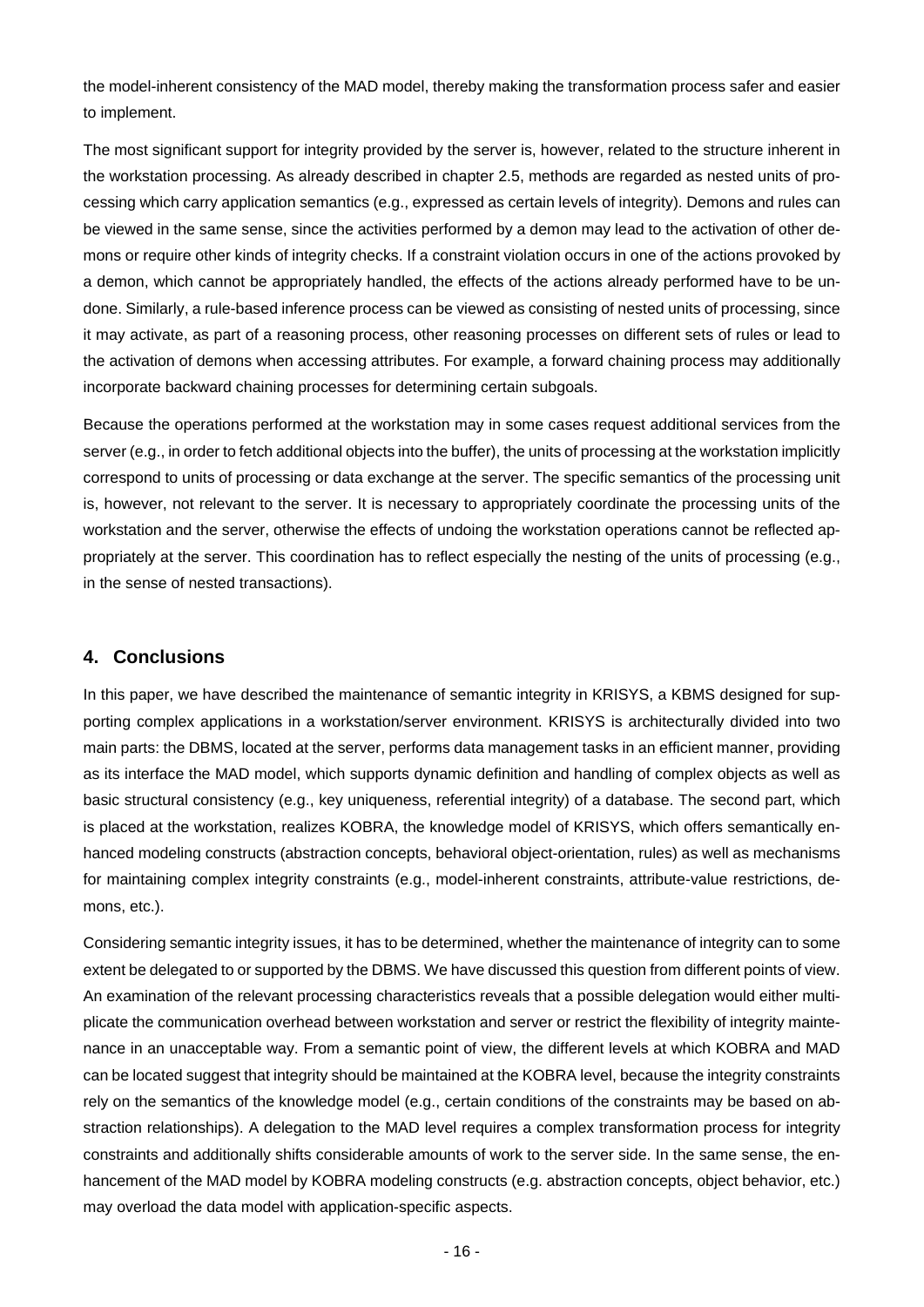We therefore conclude that the semantic integrity of an application should be maintained at the workstation. The support provided for this task by the server can only be of a basic nature. As a consequence of this approach, not only local consistency (i.e., consistency of objects located in the application buffer of the workstation), but also global consistency of the knowledge model, involving relationships to other objects stored in the server, has to be checked at the workstation. Of course, our architectural philosophy in such cases requires the transfer of additional data affected by the constraints from the server to the workstation, but on the other hand avoids cumbersome mappings of integrity constraints as well as interpretation of low-level error reports in the case of a failure, and allows integrity to be checked step by step, timed with the requirements of the application. When processing at the workstation is finished and the relevant data is checked in, the DBMS only has to guarantee constraints inherent in its data model.

Summarizing, our conclusions consolidate the architecture of KRISYS and the DBMS-kernel approach in general, since they follow the above described architectural philosophy. An appropriate alternative to this architectural philosophy can only be developed for an environment not based on workstation/server cooperation. Since we consider a workstation/server environment as necessary in the support of complex application, current efforts to increase the modeling power of data models without considering the above philosophy (e.g. [DKM85, KDM88, Sch89, Sch90]) tend to lead into the wrong direction.

Following the design decision which have been motivated in this paper, we will use KRISYS for more thorough investigations concerning integrity maintenance in a workstation/server environment. From this future work we will hopefully gain a deep understanding of the requirements addressed to both server and workstation and of the tasks they have to perform, leading to a redesign or refinement of the KRISYS prototype, which has been implemented in a more or less "ad-hoc" fashion.

# **Acknowledgement**

N. M. Mattos has contributed to clarify and improve the description of important issues of the paper. Also acknowledged are the useful hints of T. Härder.

# **References**

- [Ba88] Barth, G. (ed.): Informationstechnik it, Vol. 30, No. 6, 1988, Schwerpunktthema: Nicht-prozedurale Programmierung.
- [BTW85] Blaser, A., Pistor, P. (eds.): Proc. Datenbank Systeme für Büro, Technik und Wissenschaft, GI-Fachtagung, Klarsruhe, März 1985.
- [De90] Deßloch, S.: Enforcing Integrity in the KBM KRISYS, to appear in: Proc. of the Second Int. Worksthop on Foundations of Models and Languages for Data and Objects, Aigen, Austria, September 1990.
- [DKM85] Dittrich, K.R., Kotz, A.M., Mülle, J.A.: DAMASCUS ein Datenhaltungssystem für den VLSI-Entwurf, in: [BTW85], pp. 70-72.
- [FK85] Fikes, R., Kehler, T.: The Role of Frame-based Representation in Reasoning, in: Communications of the ACM, Vol. 28, No. 9, September 1985, pp. 904-920.
- [FWA85] Fox, M., Wright, J., Adam, D.: Experience with SRL: An Analysis of a Frame-based Knowledge Representation, Technical Report CMU-CS-81-135, Carnegie-Mellon University, Pittsburgh 1985.
- [HHMM88] Härder, T., Hübel, Ch., Meyer-Wegener, K., Mitschang, B.: Processing and transaction concepts for cooperatino of engineering workstations and a database server, in: Data and Knowledge Engineering 3 (1988), pp. 87-107.